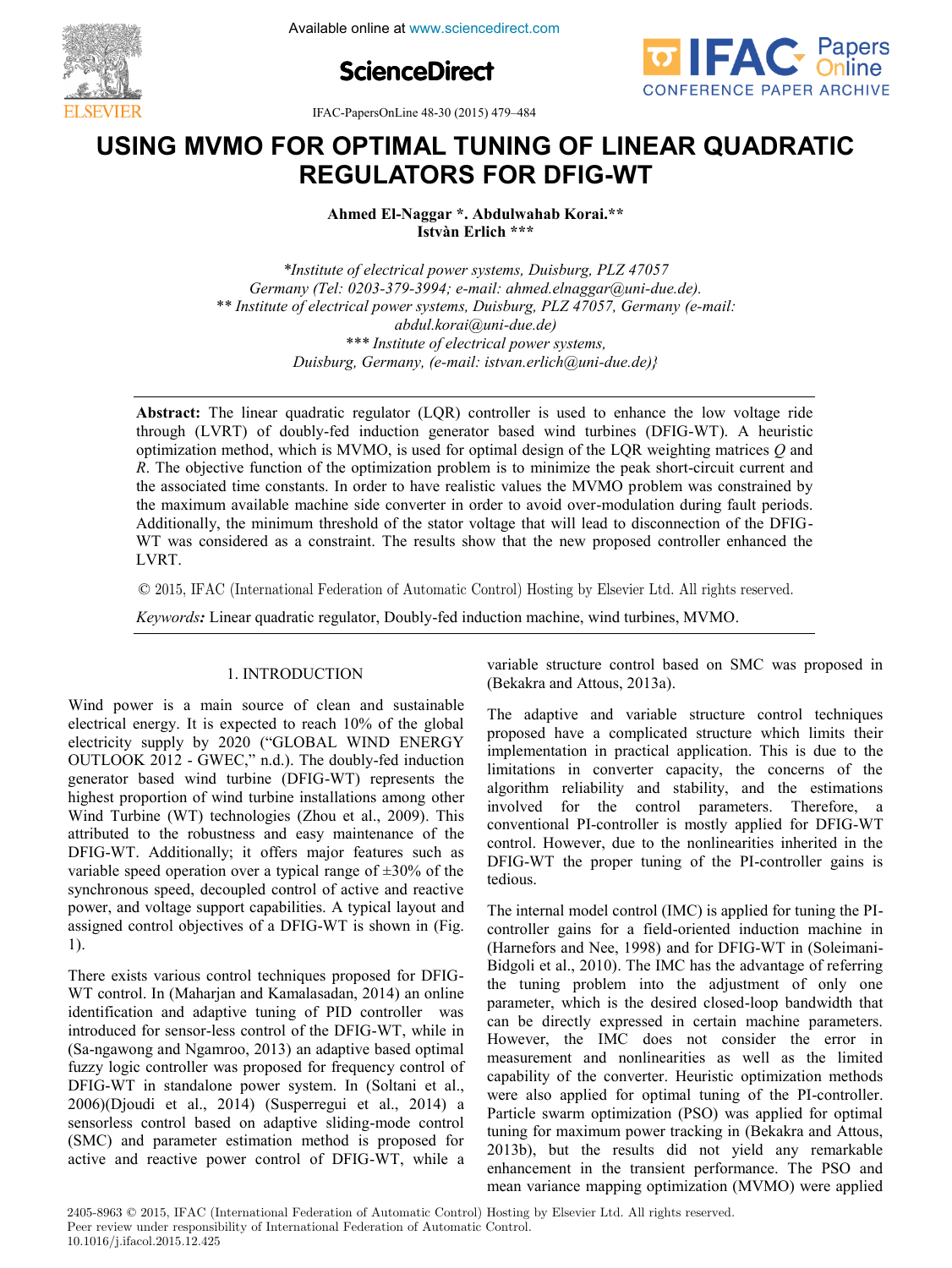in (Qiao et al., 2006) and (Chakravarty and Venayagamoorthy, 2011) respectively for enhancing the transient performance and LVRT of the DFIG-WT, but the results were compared to the results of manually tuned PIcontrollers, thus limiting the credibility of the results, also the optimization problem was not constrained by the maximum available machine side converter (MSC) voltage.



## Fig. 1 DFIG-WT system configuration

An alternative control approach for DFIG-WT is the linear quadratic regulator (LQR), which offers optimal tuning of the controller gains in feedback system. The LQR was applied to tune the controller gains of uninterruptible power supply (UPS) inverter system, in a distributed generation (DG) system in (Hasanzadeh et al., 2011) and for three level inverters in (Pou et al., 2005), where the weighting matrices *Q* and *R* are chosen based on the desired transient response. In (Barakati, 2008) a genetic algorithm is deployed to optimally chose the diagonal parameters of the weighting matrices *Q* and *R* to achieve a desired closed loop Eigen values of DFIG. In this paper the MVMO is applied to optimally design the weighting matrices *Q* and *R* in the LQR formulation in order to enhance the LVRT of the DFIG and to avoid over-modulation during fault periods by constraining the MVMO problem by the maximum MSC available voltage. The results are compared to the results from a DFIG-WT of which controller depends on a feed-forward decoupled current control and a feedback PI-controller, of which gains are optimally tuned using the same objective function assigned for LQR.

#### 2. LQR Basics

A linear time invariant (LTI) system has a specific formula given by:

$$
\dot{x} = Ax + Bu, \quad y = Cx + Du \tag{1}
$$

where,  $x \in \mathbb{R}^n$  is the system state,  $u \in \mathbb{R}^m$  and  $y \in \mathbb{R}^k$  are the system input and output respectively.

The optimal LQR problem is to find an allowable control vector  $u(t) = -Kx(t)$  that transfers the state to the desired region of the state space and for which the performance index is minimized (Franklin et al., 2014). This optimality is achieved by minimizing a cost function given by:

$$
J_{LQR} = \int_{0}^{\infty} \left[ x(t)' Q x(t) + u(t)' R u(t) \right] dt
$$
 (2)

where *Q* is  $n \times n$  positive semi definite matrix and *R* is  $m \times m$  positive definite matrix.

The LQR cannot be applied to a tracking problem (Hasanzadeh et al., 2011). Therefore, an integrator is added to the system for reference tracking and to guarantee zero steady-state error (Barakati, 2008) as shown in (Fig. 2).

$$
y_{\text{ref}}(t) = 0 - \boxed{1 - \frac{K_1}{\frac{1}{K_1} - \frac{u(t)}{v} \cdot (x + Bu)} y(t)}
$$

Fig. 2 closed-loop augmented feedback system

### 3. DFIG Dynam**i**c Model and LQR control

Assuming a uniform air gap and neglecting magnetic saturation, the DFIG space vector model is given by(El-Naggar and Erlich, 2015):

$$
\underline{v}_{s}^{\angle 0} = -r_{s} \underline{i}_{s}^{\angle 0} - s \underline{\psi}_{s}^{\angle 0}
$$
\n
$$
\underline{v}_{R}^{\angle 0} = -r_{R} \underline{i}_{R}^{\angle 0} - (s - j \omega_{R}) \underline{\psi}_{R}^{\angle 0}
$$
\n
$$
\underline{\psi}_{s}^{\angle 0} = l_{s} \underline{i}_{s}^{\angle 0} + l_{M} \underline{i}_{R}^{\angle 0}
$$
\n
$$
\underline{\psi}_{R}^{\angle 0} = l_{R} \underline{i}_{R}^{\angle 0} + l_{M} \underline{i}_{s}^{\angle 0}
$$
\n(3)

Rearranging (3) for LQR control considering the rotor and stator currents and the integrator output, as the system states, the rotor current as the output and the MSC voltage as the system input yields the following state space:

$$
\begin{bmatrix} \dot{t}_{\rm s}^{(0)} \\ \dot{t}_{\rm R}^{(0)} \\ \dot{\underline{v}}_{\rm c}^{(0)} \end{bmatrix} = \hat{A} \begin{bmatrix} t_{\rm s}^{(0)} \\ t_{\rm R}^{(0)} \\ t_{\rm R}^{(0)} \end{bmatrix} + \hat{B}_{\rm R} \begin{bmatrix} \underline{v}_{\rm s}^{(0)} \end{bmatrix} + \hat{B}_{\rm S} \begin{bmatrix} \underline{v}_{\rm s}^{(0)} \end{bmatrix} + \begin{bmatrix} 0 \\ 0 \\ -I \end{bmatrix} \begin{bmatrix} \dot{t}_{\rm R, Ref}^{(0)} \\ \dot{t}_{\rm R,Ref}^{(0)} \end{bmatrix}
$$
\n
$$
\begin{bmatrix} \dot{t}_{\rm s}^{(0)} \\ \dot{t}_{\rm R}^{(0)} \\ \dot{t}_{\rm R}^{(0)} \end{bmatrix} = \begin{bmatrix} C & 0 \end{bmatrix} \begin{bmatrix} t_{\rm s}^{(0)} \\ t_{\rm R}^{(0)} \\ t_{\rm R}^{(0)} \\ \dot{t}_{\rm C}^{(0)} \end{bmatrix}
$$
\n(4)

where,

$$
\hat{A} = \begin{bmatrix} A & 0 \\ C & 0 \end{bmatrix}, \hat{B}_{R} = -\frac{1}{\sigma l_{s} l_{R}} \begin{bmatrix} -l_{M} \\ l_{s} \\ 0 \end{bmatrix}, \hat{B}_{S} = -\frac{1}{\sigma l_{s} l_{R}} \begin{bmatrix} l_{R} \\ -l_{M} \\ 0 \end{bmatrix}
$$

$$
A = -\frac{1}{\sigma l_{s} l_{R}} \begin{bmatrix} l_{R} & -l_{M} \\ -l_{M} & l_{s} \end{bmatrix} \begin{bmatrix} r_{s} & 0 \\ 0 & r_{R} \end{bmatrix} - \begin{bmatrix} 0 & 0 \\ 0 & j\omega_{R} \end{bmatrix} \begin{bmatrix} l_{s} & l_{M} \\ l_{M} & l_{R} \end{bmatrix} \end{bmatrix} (5)
$$

$$
C = \begin{bmatrix} 0 & 1 \end{bmatrix}, I = \begin{bmatrix} 1 & 0 \\ 0 & 1 \end{bmatrix}, \underline{v}_{c}^{\prime 0} = \underline{i}_{R}^{\prime 0} - \underline{i}_{R,Ref}^{\prime 0}
$$

The optimal state-feedback LQR controller for the problem in (4) requires the determination of a matrix gains given by: